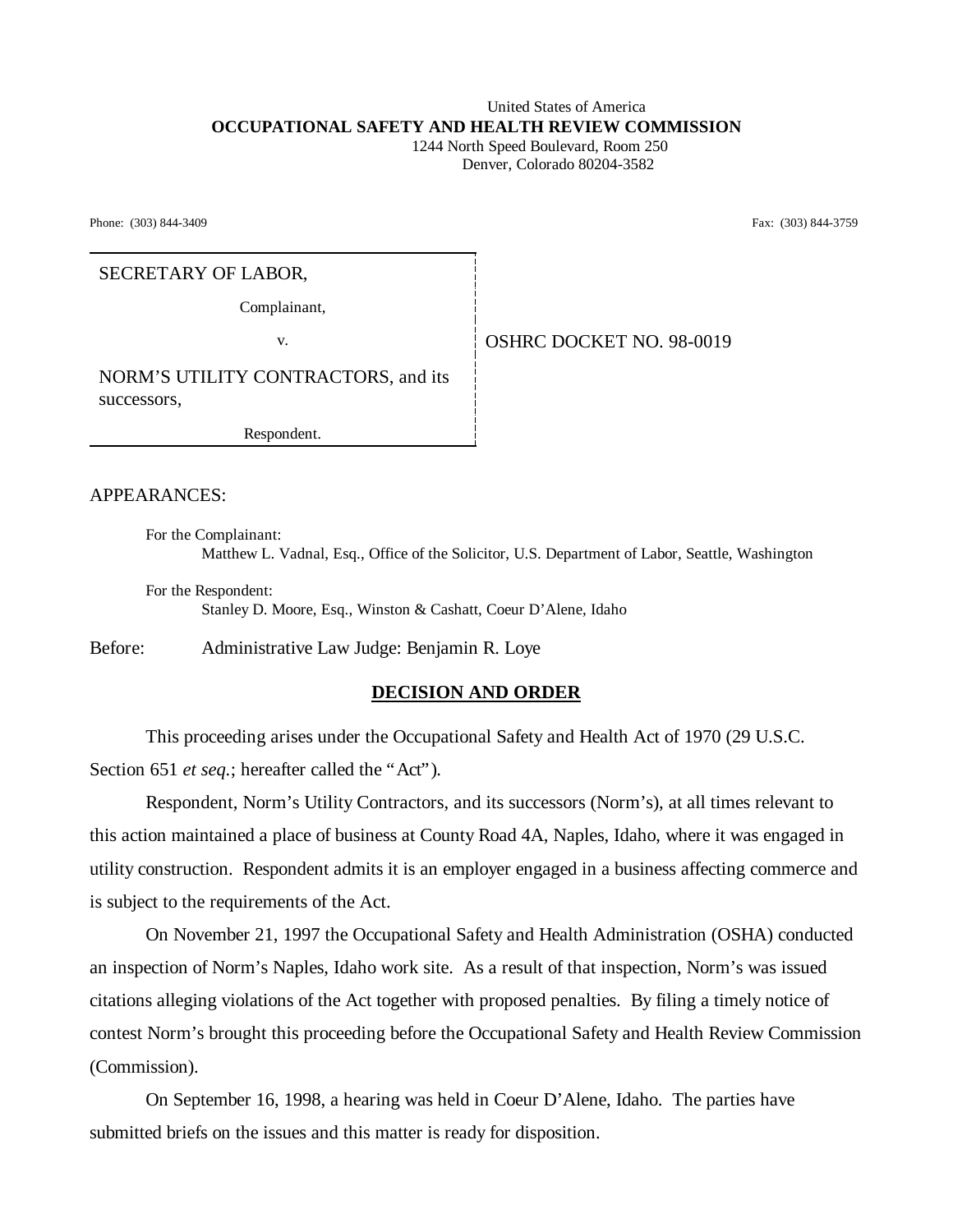Because "repeat" citation 2 is at the basis of the above captioned matter, that alleged violation will be discussed first.

#### **Alleged Violation of §1926.652(a)(1)**

Repeat citation 2, item 1 alleges:

29 CFR 1926.652(a)(1): Each employee in an excavation was not protected from cave-ins by an adequate protective system designed in accordance with 29 CFR 1926.652(b) or (c):

(a) County Road 4A, Naples, ID: Employee was working in an approximately 10 foot deep trench from a 6 foot deep trench shield with approximately 4 vertical feet of wet sloughing soil exposed above the top of the trench shield. The design and use of sloping and the shield system did not meet the requirements of appendix B of this subpart in accordance with 29 CFR 1926.652(b)(2).

#### *Facts*

On November 21, 1997, OSHA Compliance Officers (CO) Van Howell and David Kearns arrived at Respondent's Naples, Idaho work site (Tr. 21-23). At the site Howell and Kearns videotaped an approximately 37 foot east-west trench which ranged between nine and eleven feet wide (Tr. 32, 48). Two six foot trench boxes had been placed against the south wall of the trench, which was vertical and extended three and one half to four feet above the top of the trench box (Tr. 31-33, 39, 75). The slope of the north wall was nearly vertical, down to a bench created by fill dirt that Norm's added between the box and trench wall to stabilize the box (Tr. 75, 127). The north wall showed a series of fissures and soil had begun to separate from the trench wall (Tr. 39, 43; Exh. C-5). The trench boxes contained approximately two feet of ground water, and the surface soil was also wet, from rain which had been falling on and off throughout the day (Tr. 41, 55). CO Howell testified that soil was sluffing into the trench from the south wall as he and Kearns watched (Tr. 52-53).

CO Howell testified that the foreman, Tyler Eberle, and an employee, Julio Gayton, both told him that they had been in and out of the trench throughout the day (Tr. 23-24, 69). Howell stated that Gayton told him he had been working in the east end of the trench standing on some angle iron approximately half way down the inside of the trench box, attempting to "adjust for the pumping of water," and that he had just exited the trench (Tr. 24, 34, 37, 56-57, 91-92). Howell noted a shovel and a two by four on top of the trench box, which he believed Gayton had been using (Tr. 24, 35-36; Exh.  $C-3, C-5$ ).

CO Kearns' testimony was consistent with Howell's testimony in all respects (Tr. 112-13).

Tyler Eberle testified that the trench box was originally placed at ground level, but that ground water from the adjacent creek washed the soil out from under the box, which began to sink (Tr. 118,

2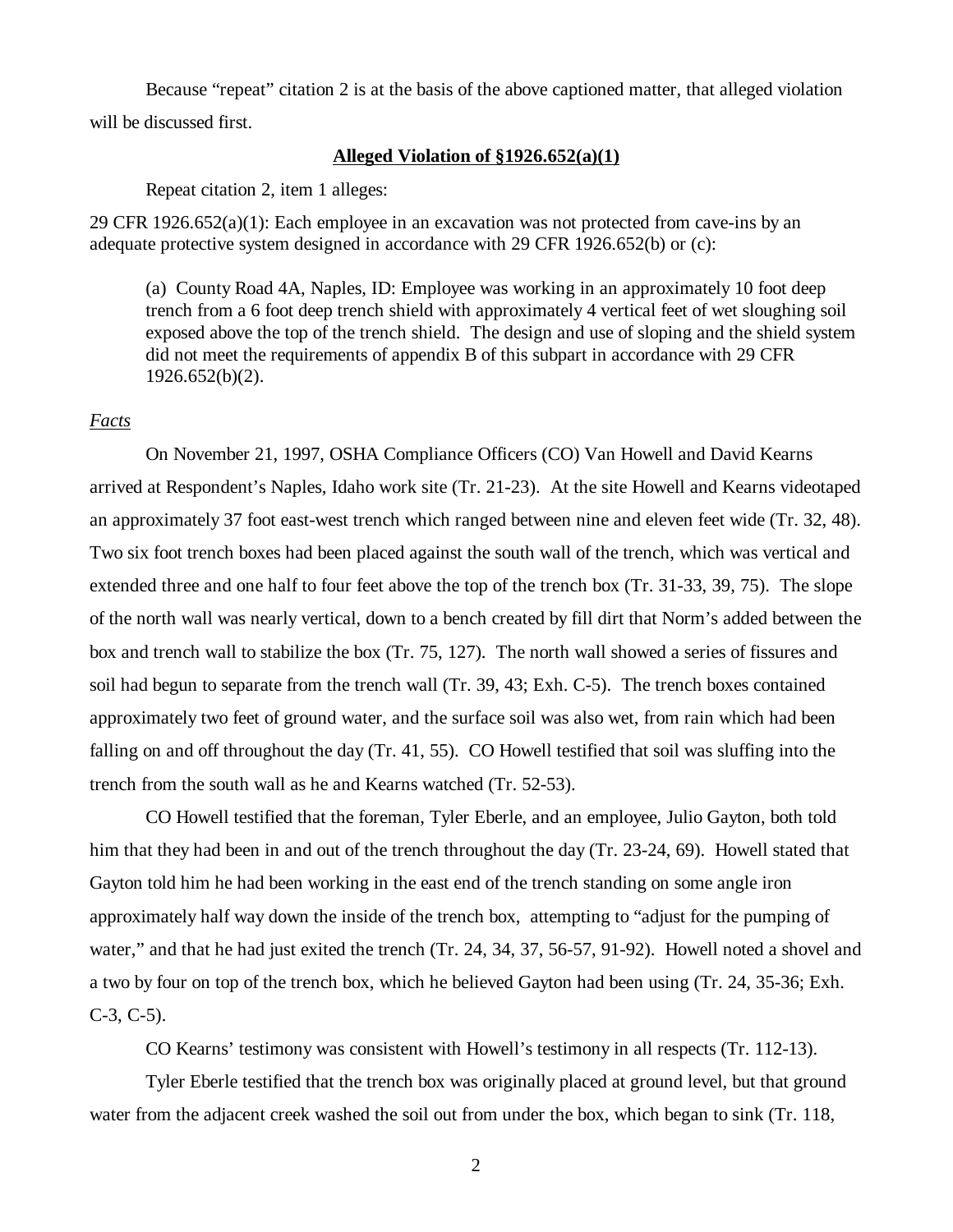121-22). Eberle stated that his crew later used the excavator to tap the box down into the unstable soil in an attempt to seal out the water (Tr. 122, 128). Eberle testified Julio Gayton was in the trench box early in the day, to set a casing; Eberle stated that the top of the box was level with the ground at that time (Tr. 126, 136, 160). Eberle testified that later he and Julio took grade shots from the top of the box at the east end of the trench, below the north trench wall, but that no one actually entered the trench box after it sank below grade (Tr. 137, 167-69). Eberle did not remember Gayton telling Howell that he had just come out of the trench (Tr. 123). Eberle further stated that the shovel Howell saw had been used to level the gravel fill between the box and the north trench wall (Tr. 127). The 2 x 4 had been used to push a piece of plywood down between the first and second box (Tr. 127).

Julio Gayton testified that he might have told CO Howell he had just been in the trench, but that he was on top of, not in the trench box (Tr. 173-74). Gayton stated that he had been in the trench just before noon, setting some casing, but that the top of the box was level with the roadway at that time (Tr. 175-78). Gayton stated that everything was done from the top of the box from then on (Tr. 175). Gayton stated that there were approximately three and a half feet of soil above the top of the trench box, reaching to his hip level, as he stood on the lip of the trench box (Tr. 186).

In rebuttal, CO Howell testified that an employee on the top of the trench box was exposed to a hazard in that the sloughing soils from the trench walls above the top of the trench could knock an employee into the trench, where he could be buried or drown (Tr. 204).

#### *Discussion*

**The citation.** The citation in this matter alleges that Norm's employees worked from the bottom of the trench box. After hearing the testimony of Norm's employees, it became apparent to the Complainant that those employees worked mainly from the top of the trench box, rather than in the box. Complainant moved to amend the specifics of the citation to allege, in the alternative, that employees working on top of the trench box were exposed to a hazard from the wet sloughing soil above the top of the box (Tr. 214-17).

Pursuant to Rule 15(b) of the Federal Rules of Civil Procedure, made applicable to Commission proceedings by 29 CFR §2200.2(b), post-trial amendment of the pleadings is proper "[w]hen issues not raised by the pleadings are tried by the express or implied consent of the parties." *Peavey Co.,*16 BNA OSHC 2022, 1994 CCH OSHD ¶30,572 (No. 89-2836, 1994). In this case the citation placed Norm's on notice of the matter at issue generally, *i.e.* the adequacy of its protective systems. Norm's itself raised the specific issue, *i.e.* the employees' position on, rather than in the trench box, and introduced all

3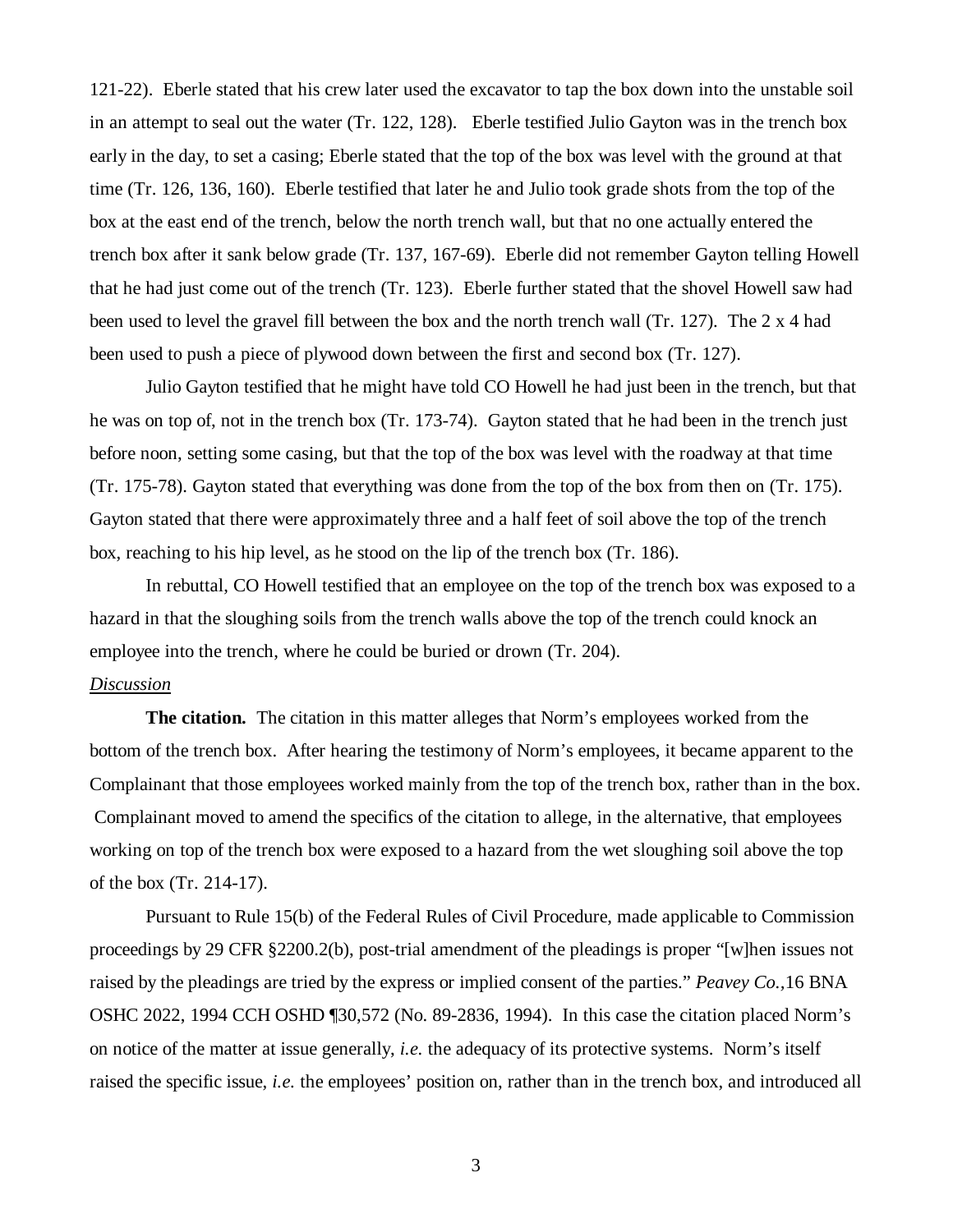the evidence pertaining to that issue. I find that Norm's is not prejudiced by the Complainant's

requested amendment, having fully tried the issue.

Citation 2, item 1, instance (a) is hereby amended to conform to the evidence as set forth at trial.

**The standard.** The relevant portion of the cited standard provides:

(a) *Protection of employees in excavations.* (1) Each employee in an excavation shall be protected from cave-ins by an adequate protective system designed in accordance with paragraph (b) or © of this section except when:

\* \* \*

(ii) Excavations are less than 5 feet (1.52m) in depth and examination of the ground by a competent person provides no indication of a potential cave-in.

Paragraph  $(b)(2)(ii)$  refers the reader to Appendix B, which sets forth the allowable configurations for excavations in unclassified soils<sup>1</sup>.

All excavations 20 feet or less in depth which have vertically sided lower portions shall be shielded or supported to a height at least 18 inches above the top of the vertical side. The support or shield system must extend at least 18 inches above the top of the vertical side.

Norm's argues that the north wall of its trench was less than 5 feet in height as measured from the ledge at the top of the trench box, and so is exempt from the requirements of  $\P(b)$  under subparagraph (a)(1)(ii), quoted above. This judge has previously rejected this method of measuring the depth of a trench. *See, Globe Contractors, Inc.,* 17 BNA OSHC 2165, 1996 CCH OSHD ¶31,172 (No. 95-0494, 1996), *aff'd.,* 132 F.3d 367 (7th Cir. 1997). In order to determine a trench's compliance with OSHA standards, it is measured from the toe of the trench to the surface, without regard to any benching, or the presence of a box in the trench. The record shows that the cited trench was between nine and one half and ten feet deep.

It is clear from the evidence in the record that the support system in the nine and one half to ten foot trench did not comply with ¶(b), Appendix B, which prohibits vertical, or benched walls above a trench box, and requires that sloping be cut at least 18 inches below the top of the box.

Though CO Howell had no direct evidence of employee exposure at the bottom of the trench, it is undisputed that both Gayton and Eberle worked on the ledge three and one half to four feet below the lip of the trench. In affirming *Globe Contractors, supra,* the Seventh Circuit found that the Secretary has previously interpreted §1926.652(a)(2) as applying to employees in the excavation, regardless of their position in the excavation, so long as the employees are exposed to a hazard. *Globe Contractors,*

 $1$  Norm's does not claim Eberle made any attempt to classify the soils at the site; unclassified soils are treated as Type C soils (Tr. 105).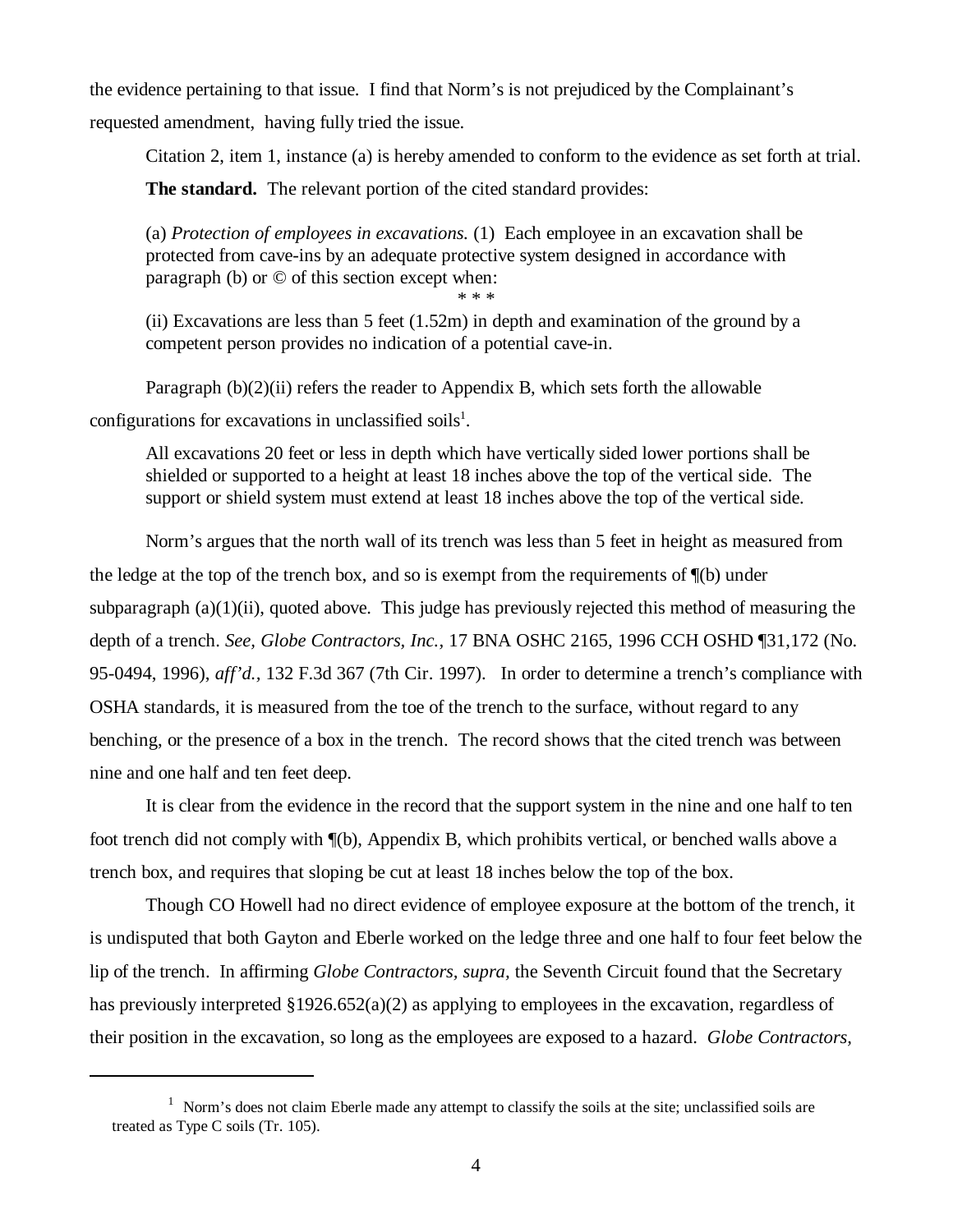*Inc. V. Secretary of Labor*, 132 F.3d 367 (7th Cir. 1997), *citing, Ford Dev. Corp.,* 15 BNA OSHC 2003 (No. 90-1505, 1992).

Howell stated that an employee in the trench could be struck by the saturated soil, be buried, or knocked into the water and drown (Tr. 40). CO Howell's testimony and the photographic evidence establish that there was a danger that the saturated soil could slough off, knocking an employee into the trench. Complainant has established employee exposure, and the violation will be affirmed.

#### *Classification*

The violation was cited as a repeat violation. A violation is repeated under section 17(a) of the Act if, at the time of the alleged repeated violation, there was a final order against the same employer for a substantially similar violation. *Potlatch Corporation,* 7 BNA OSHC 1061, 1979 CCH OSHD ¶23,294 (No. 16183, 1979). Norm's was cited for violation of the identical standard in April 1997; the citation was affirmed in a final order of the Commission dated October 31, 1997 (Tr. 78, 99; Exh. C-2).

Norm's maintains that the violation affirmed here is not substantially similar to the April 1997 violation, because in that case employees were working in the bottom of a trench without benefit of a trench box (Tr. 101). I find, however, that the April 1997 citation was substantially similar, in that it served to put Norm's on notice of the need to take steps to ensure its employees' use of sloping and shoring which complied with §1926.652 *et seq., See, Caterpillar, Inc. v. Herman*, 154 F.3d 400 (7th Cir. 1998).

### *Penalty*

A penalty of \$4,000.00 was assessed for this item, representing a gravity based penalty of \$2,000.00 and a multiplier of 2 for repeat violations. I find that the CO's overstated the gravity of the hazard, believing that Norm's employees had been working in the bottom of the trench, rather than on the ledge at the top of the trench box.

Taking into account the limited exposure of Norm's employees, and the low probability of an accident occurring, I find that a gravity based penalty of \$800.00 is appropriate. The repeat multiplier shall be applied, and a penalty of \$1,600.00 assessed.

### **Alleged Violation of §1926.651(c)(2)**

Citation 1, item 1 alleges:

29 CFR 1926.651(c)(2): A stairway, ladder, ramp or other safe means of egress was not located in trench excavations that were 4 feet (1.22m) or more in depth so as to require no more than 25 feet (7.62m) of lateral travel for employees: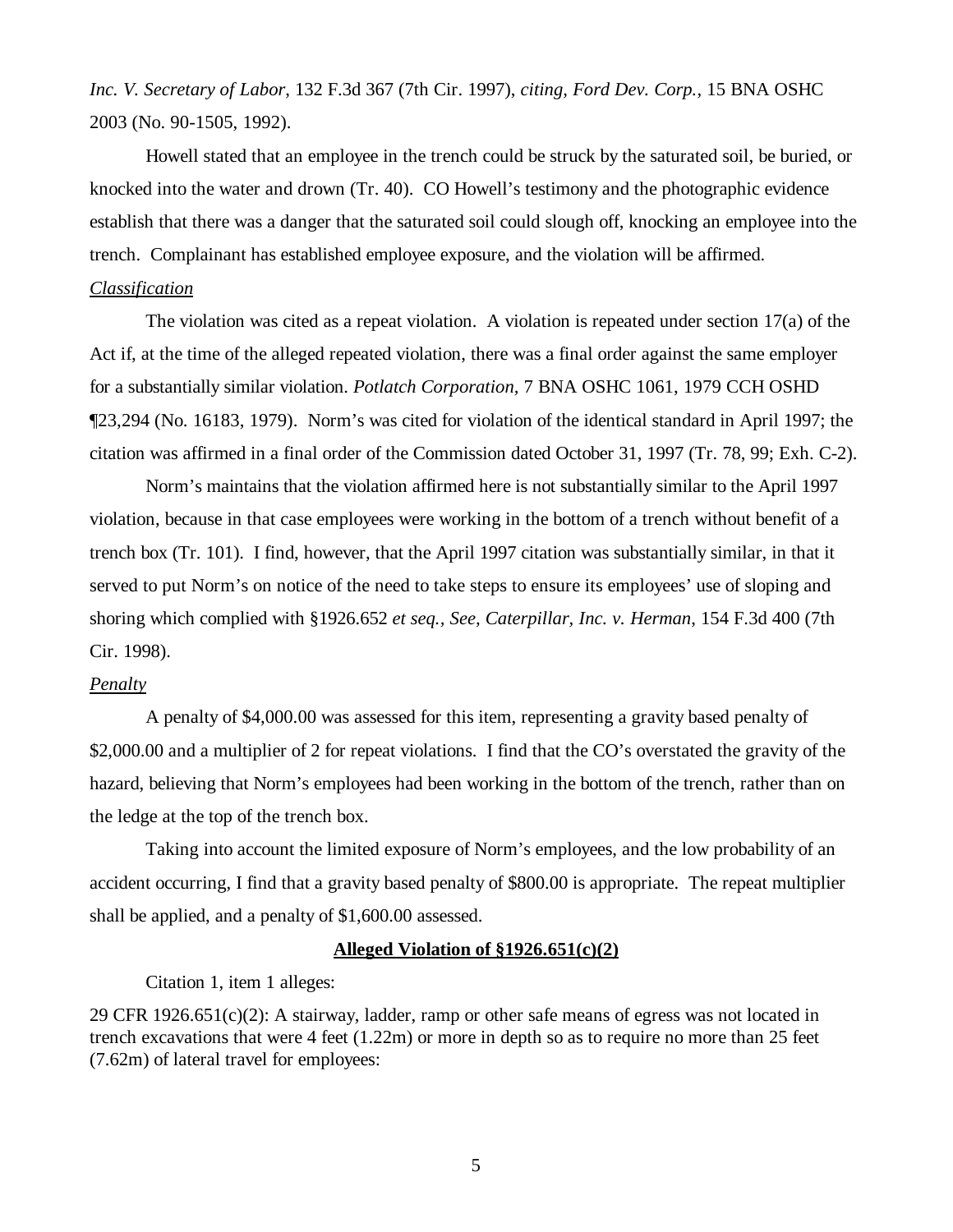(a) County Road 4A, Naples, ID: Employee working at the east end of an approximately 10 foot deep trench gained access and egress via a wet and uneven slope at the opposite end of the approximately 37 foot long trench.

The cited standard provides:

A stairway, ladder, ramp or other safe means of egress shall be located in trench excavations that are 4 feet (1.22 m) or more in depth so as to require no more than 25 feet (7.62 m) of lateral travel for employees.

## *Facts*

Howell testified that Gayton told him that he had climbed into the trench using the spreader bars where the two trench boxes came together (Tr. 62-63, 93). At the hearing Gayton testified that he climbed into the box using the holes in the box as steps (Tr. 177-78; Exh. C-4). Gayton testified that he might have used the angle iron to exit the box after he placed the casing (Tr. 183-85).

Eberle admitted that there was no ladder on the site, but stated that earlier in the day, there was a ramp down to the pump location which was used for access (Tr. 64, 160-164). The ramp was obliterated by the backhoe as it dug towards the east (Tr. 160-61). Gayton confirmed that there was a ramp before the second trench box was placed in the trench (Tr. 178).

### *Discussion*

The evidence establishes that, although there was ramp access into the trench early in the day, the ramp was obliterated by the backhoe before the east trench box was placed in the trench. There was no safe means of access available to Julio Gayton when he climbed down the holes in the eastern trench box pictured in Complainant's exhibit C-4. The citation has been established.

# *Penalty*

CO Howell testified, without contradiction, that an employee climbing the trench box could slip and fall, possibly hitting his head on the metal trench box (Tr. 66). At a height of six feet, Howell stated that such a fall could result in serious injury (Tr. 66).

This item was properly classified as "serious." A penalty of \$800.00 was proposed and is deemed appropriate.

## **Alleged Violation of §1926.651(k)(1)**

Citation 1, item 2 alleges:

29 CFR 1926.651 $(k)(1)$ : Daily inspections of excavations, the adjacent areas, and protective systems were not made by a competent person for evidence of a situation that could have resulted in possible cave-ins, indication of failure of protective systems, hazardous atmospheres, or other hazardous conditions: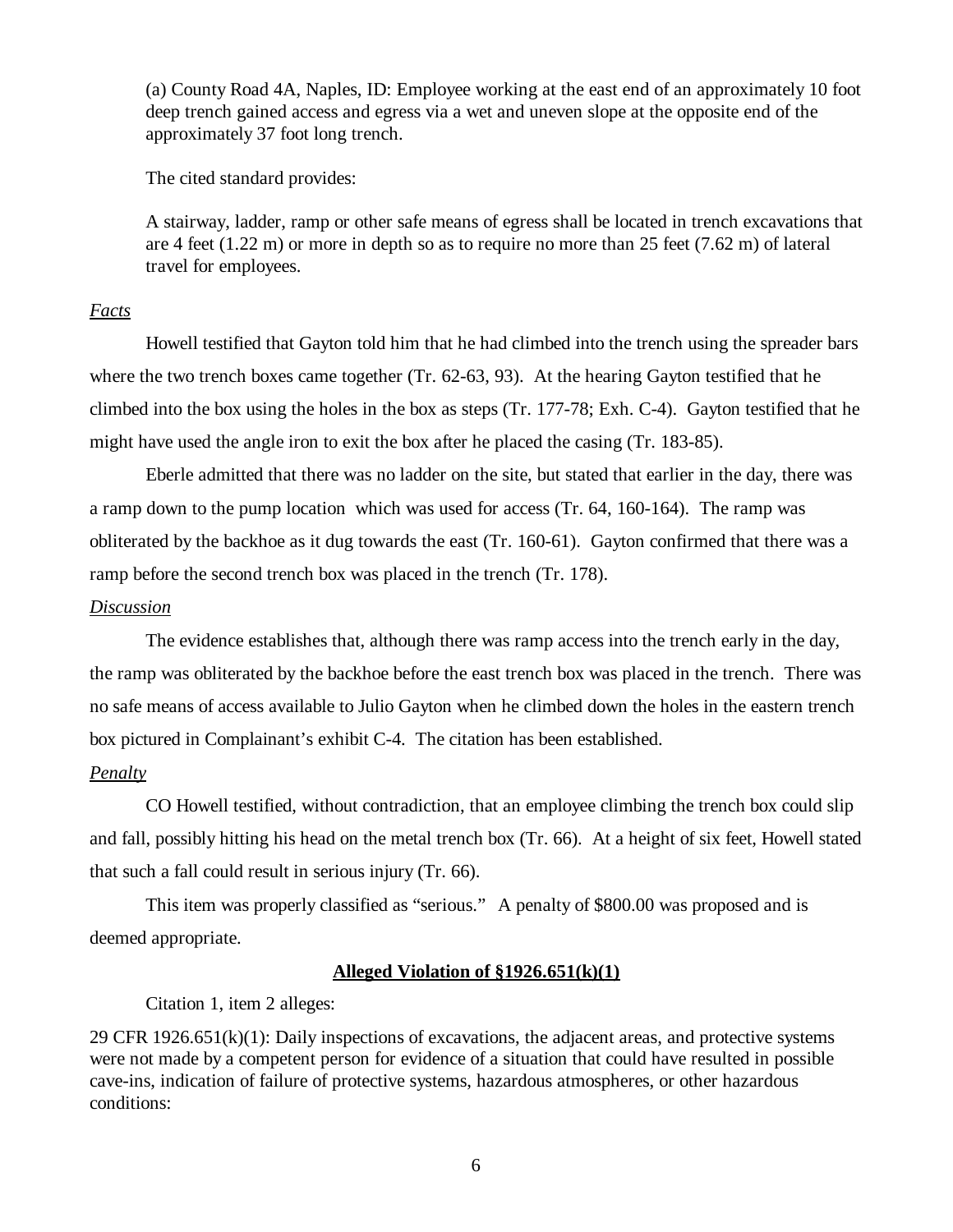(a) County Road 4A, Naples, ID: Foreman on site, responsible for conducting daily inspections failed to remove an employee from an approximately 10 foot deep trench which was not adequately protected from cave-ins from wet and sloughing soil.

The cited standard provides:

Daily inspections of excavations, the adjacent areas, and protective systems shall be made by a competent person for evidence of a situation that could result in possible cave-ins, indications of failure of protective systems, hazardous atmospheres, or other hazardous conditions...

### *Facts*

Howell testified that Eberle, who claimed to be the competent person on site, had not classified the soil in the trench and was unfamiliar with OSHA regulations requiring that trench walls above the top of a trench box be sloped to 18" below the top of the box (Tr. 69-70).

Eberle testified that he has taken safety courses in construction, excavation and environmental hazards (Tr. 142), that he is familiar with OSHA standards relating to trenching (Tr. 144), and that he understands OSHA's system of soil classifications, though he had not "been out to classify soils (Tr. 145-46." Eberle stated that "[w]e respond to what we find (Tr. 145-46). Specifically, Eberle stated that the standards require a slope of  $1-1/2$  to 1 in type C soil, and that the slope must be cut 18" below the top of any trench box in use (Tr. 147-48).

#### *Discussion*

As a threshold matter I note that the citation specifically refers to Eberle's failure to remove an employee from a 10 foot trench which was not adequately protected from cave-ins, circumstances addressed by  $$1926.651(k)(2):$ 

Where the competent person finds evidence of a situation that could result in a possible cave-in, indications of failure of protective systems, hazardous atmospheres, or other hazardous conditions, exposed employees shall be removed from the hazardous area until the necessary precautions have been taken to ensure their safety.

The appropriate subsection,  $(k)(2)$ , was not cited here, and Complainant makes no attempt to address the cited circumstances in her brief. Rather Complainant argues that Eberle was not a competent person, as required under the cited subsection  $(k)(1)$ . As noted by the Complainant, "competent person" is defined at §1926.650 as:

...one who is capable of identifying existing and predictable hazards in the surroundings or working conditions which are unsanitary, hazardous or dangerous to employees, and who has authorization to take prompt corrective measures to eliminate them.